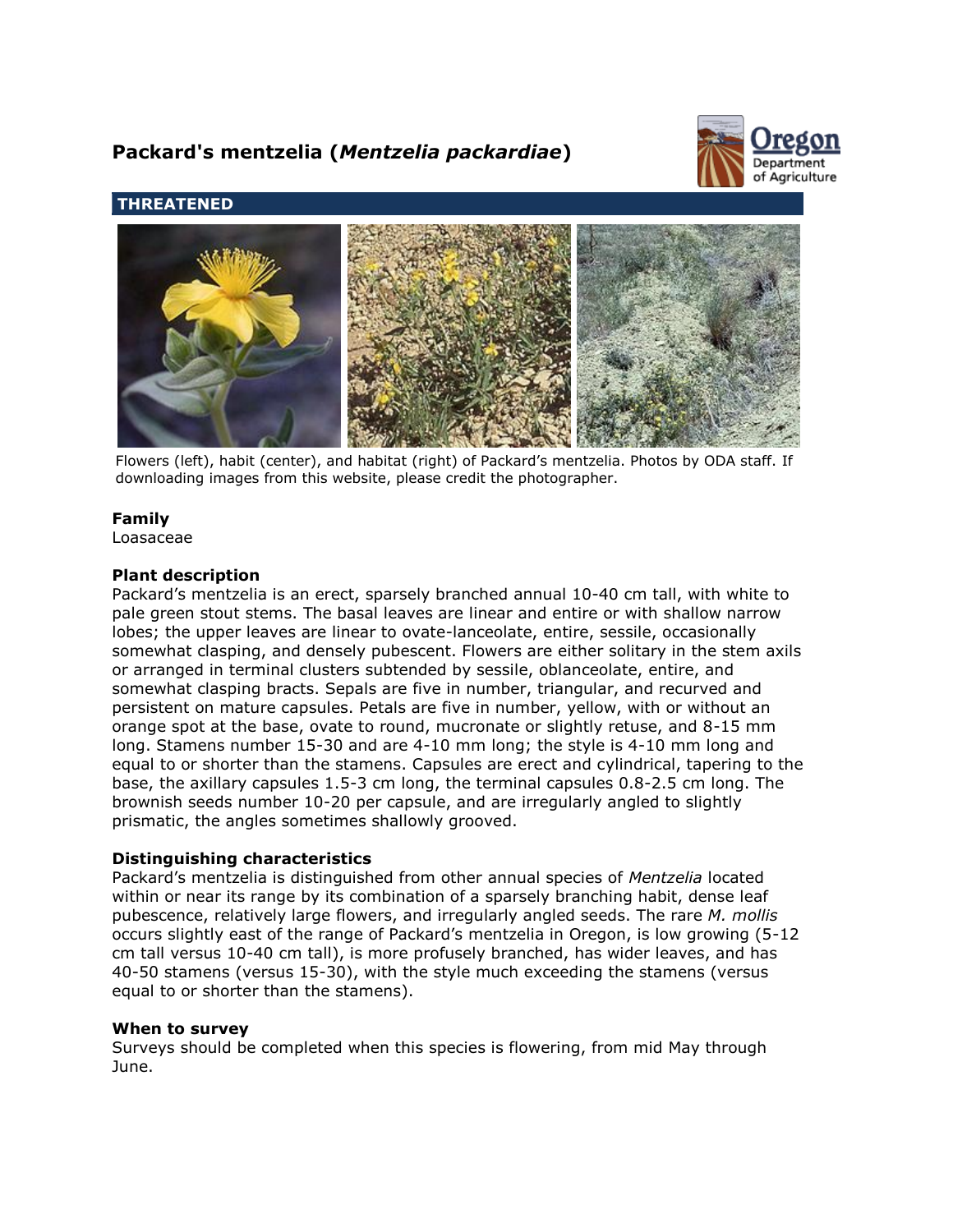# **Habitat**

Packard's mentzelia occurs at the base of talus slopes along canyon walls in rocky, volcanic ash substrates*.* The species is found at elevations from 823-1600 m (2700- 5250 ft).

Although this harsh habitat is devoid of most woody vegetation, there are a few herbaceous associates, including *Astragalus cusickii* var. *sterilis*, *Camissonia claviformis* ssp. *cruciformis*, *Eriophyllum* sp., *Lathyrus* sp., *Monardella* sp., *Phacelia lutea*, *Senecio ertterae*, *Thelypodium* sp., and *Trifolium owyheense*. The ash deposits on which these species occur are surrounded by *Artemisia-Atriplex* dominated plant communities.

# **Range**

Packard's mentzelia is endemic to the Owyhee Desert, with five known occurrences in the vicinity of Leslie Gulch in east central Malheur County, Oregon, and one disjunct occurrence in Elko County, Nevada.

#### **Oregon counties**

Malheur

# **Federal status**

Species of Concern

# **Threats**

Threats to this species include habitat loss and direct destruction of plants due to mining activities, road construction activities, and recreational land uses, including offroad vehicle use. Exotic weed invasions and prolonged drought conditions may pose additional threats to Packard's mentzelia.

#### **Did you know?**

Packard's mentzelia was first described in 1976 by graduate student Judith Glad, who studied this and other species of *Mentzelia* for her Master's degree in botany.

# **References**

Glad, J. B. 1975. Taxonomy and ecology of *Mentzelia mollis* Peck and related species. M.S. thesis, Oregon State University, Corvallis, Oregon.

Glad, J. B. 1976. Taxonomy of *Mentzelia mollis* and allied species (Loasaceae). Madroño 23:283-292.

Meinke, R. J. 1982. Threatened and endangered vascular plants of Oregon: An illustrated guide. Unpublished report for the U.S. Fish and Wildlife Service, Region 1, Portland, Oregon. Oregon Department of Agriculture, Salem, Oregon.

NNHP (Nevada Natural Heritage Program). 2001. Rare plant fact sheet: *Mentzelia packardiae*. Nevada Natural Heritage Program, Carson City, Nevada.

OFP (Oregon Flora Project). 2011. Oregon Plant Atlas. [http://www.oregonflora.org/atlas.php.](http://www.oregonflora.org/atlas.php) Accessed July 26, 2011.